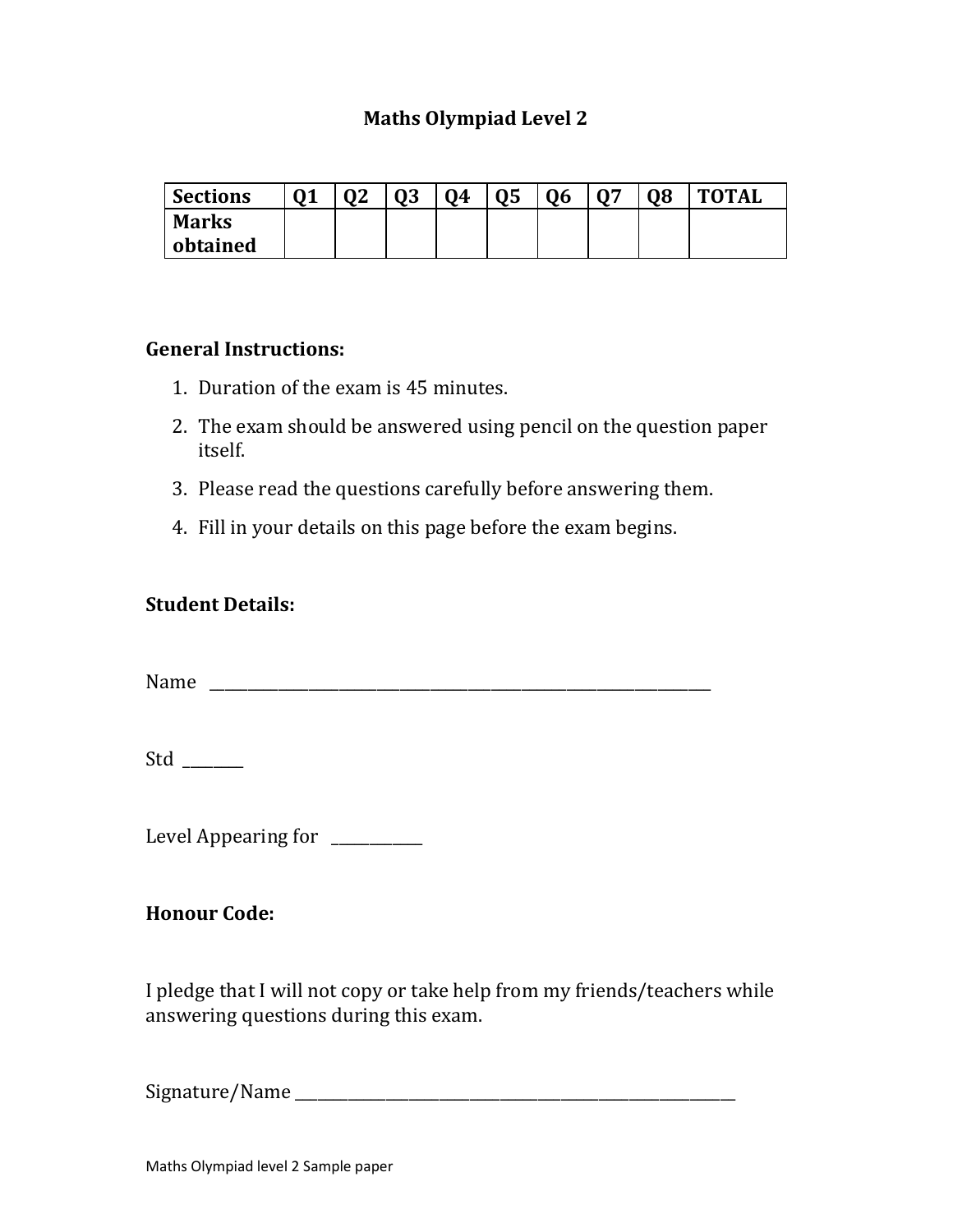| Q1. Solve the following. | (14) |
|--------------------------|------|
| Add                      |      |
| 684<br>$+ 368$           |      |
|                          |      |
| Subtract                 |      |
| 645<br>$-424$            |      |
|                          |      |
| Multiply                 |      |
| 186                      |      |
| $X = 5$                  |      |
|                          |      |

- There are 10 chocolates in one box, how many chocolates will be there in 6 such boxes?
- Sanjeev has 25 candy bars of different flavours. They have to be shared equally among 5 children. How many candy bars will each child get?
- What is the difference between 644 and 315?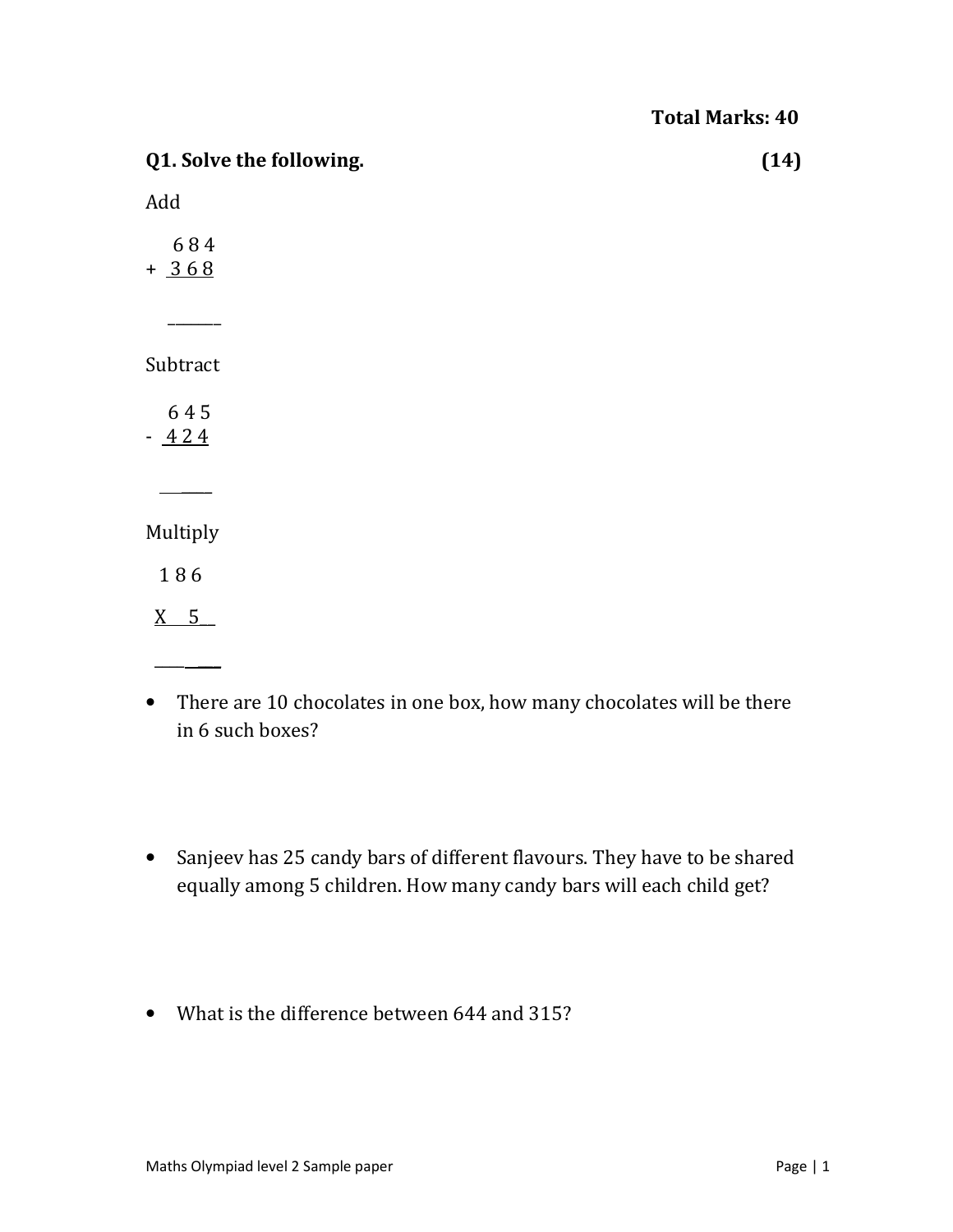• There are 150 girls, 265 boys and 25 staff members in a school. How many people in all are there in the school?

| 30 | 19 | 11 | 25 | 20 |
|----|----|----|----|----|
| 15 | 18 | 16 | 14 | 36 |
| 21 | 31 | 47 | 44 | 27 |
| 35 | 18 | 27 | 26 | 12 |
| 10 | 26 | 4  | 29 | 18 |

### **Q2. Find four pairs of numbers that add to 45. (4)**

**Q3. Use the "<" or ">" sign as appropriate. (3)** 

- 1. 65 \_\_\_\_\_\_\_\_\_ 56
- 2. 84 \_\_\_\_\_\_\_\_\_ 88
- 3. 45 \_\_\_\_\_\_\_\_\_ 46

| Q4. Arrange in ascending and descending order. | (2) |
|------------------------------------------------|-----|
| a) 64,98,45,18,35,55,4,16                      |     |
| Ascending order - _                            |     |
|                                                |     |

Descending order- \_\_\_\_\_\_\_\_\_\_\_\_\_\_\_\_\_\_\_\_\_\_\_\_\_\_\_\_\_\_\_\_\_\_\_\_\_\_\_\_\_\_\_\_\_\_\_\_\_\_\_\_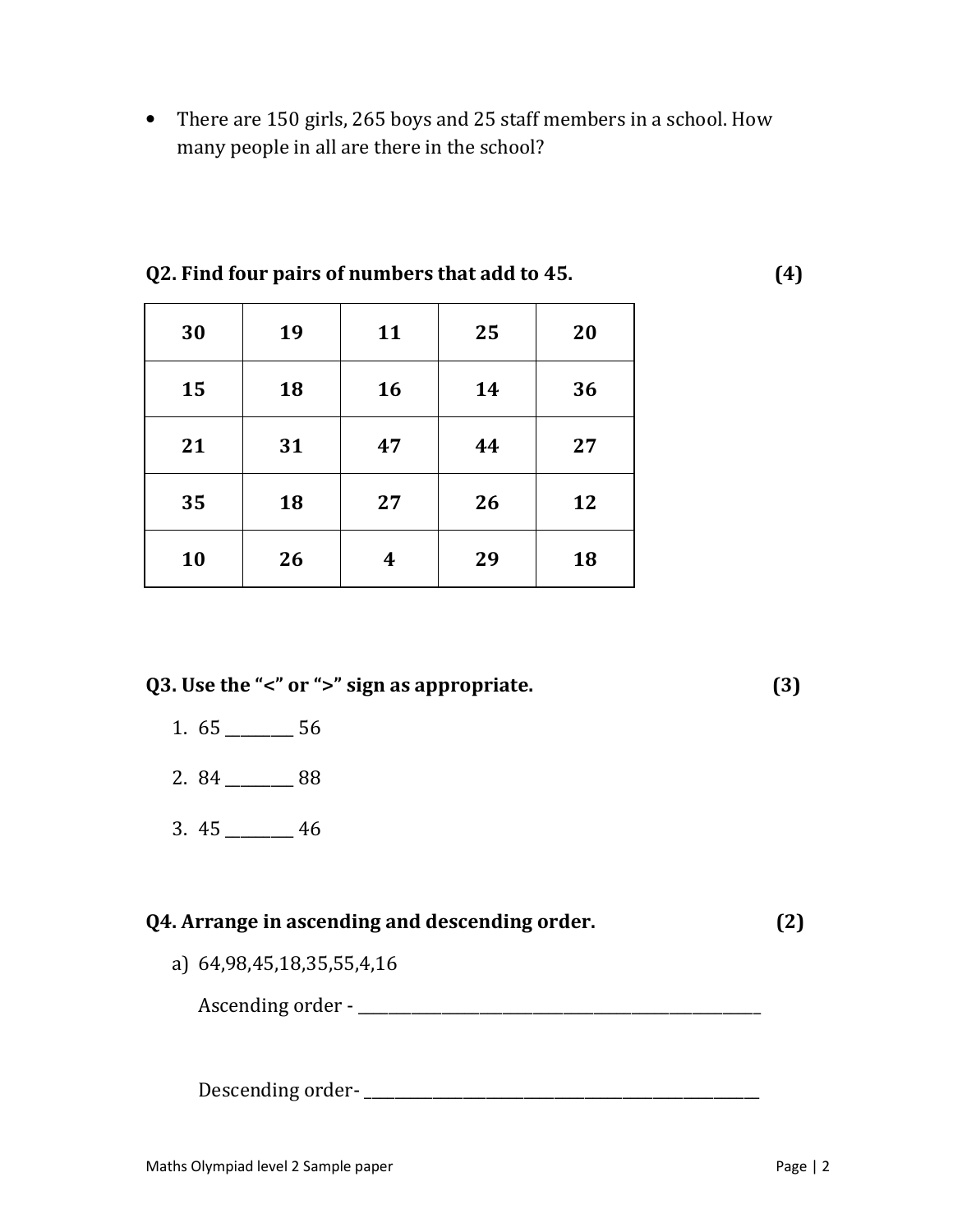**Q5. Divide and shade the figures to represent the given fractions. (3)** 



**Q6. Draw the below and say how many corners and sides it has? (3)** 

*Rectangle* 

*Hexagon* 

Corners: \_\_\_\_\_\_\_\_\_\_\_\_\_\_\_\_\_\_\_\_\_\_\_\_

Sides: \_\_\_\_\_\_\_\_\_\_\_\_\_\_\_\_\_\_\_\_\_\_\_\_\_\_

Sides: \_\_\_\_\_\_\_\_\_\_\_\_\_\_\_\_\_\_\_\_\_\_\_\_\_\_\_